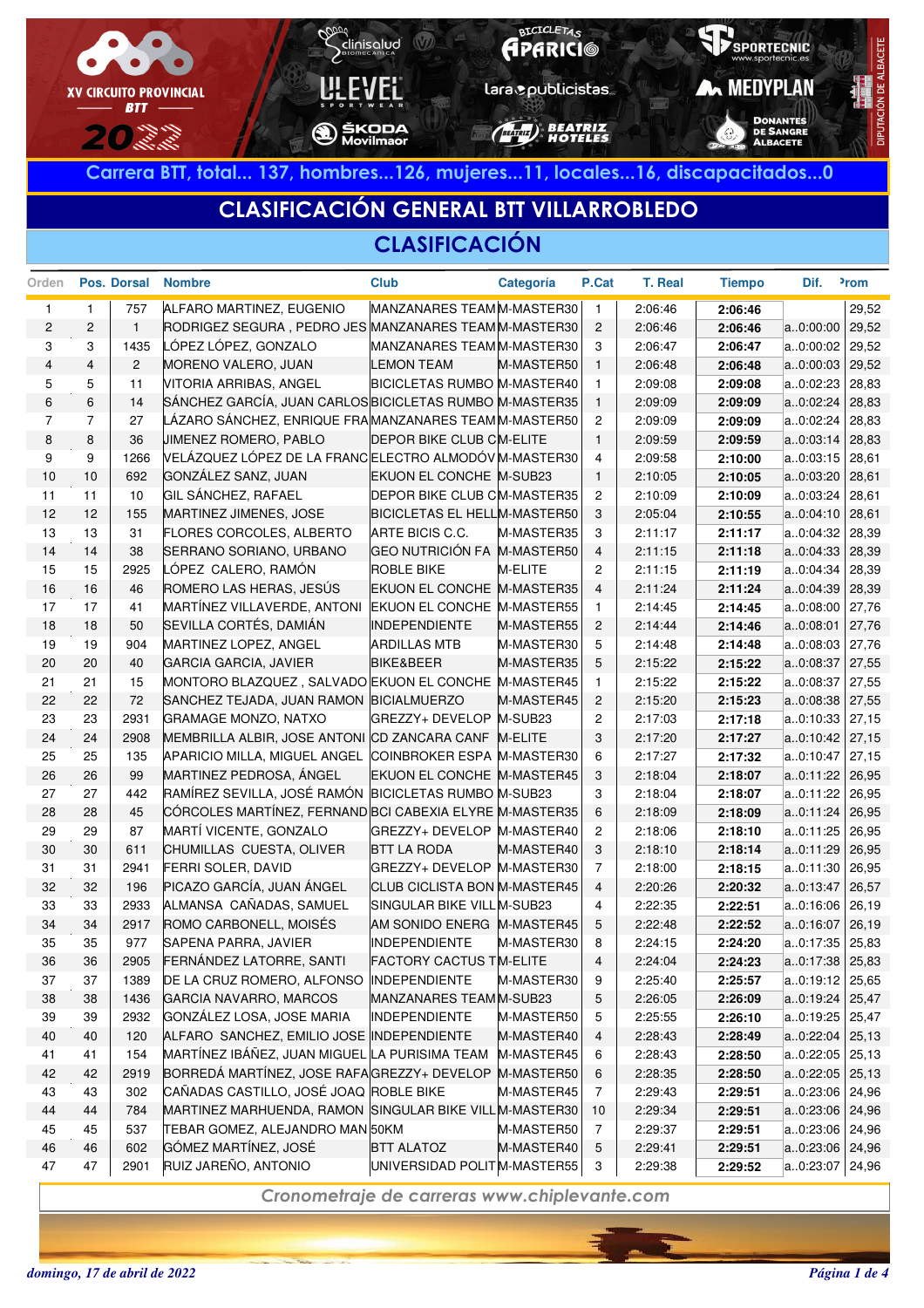

**Carrera BTT, total... 137, hombres...126, mujeres...11, locales...16, discapacitados...0**

### **CLASIFICACIÓN GENERAL BTT VILLARROBLEDO**

### **CLASIFICACIÓN**

| Orden |    | Pos. Dorsal | <b>Nombre</b>                                            | <b>Club</b>                  | Categoría      | P.Cat          | T. Real | <b>Tiempo</b> | Dif.              | <sup>2</sup> rom |
|-------|----|-------------|----------------------------------------------------------|------------------------------|----------------|----------------|---------|---------------|-------------------|------------------|
| 48    | 48 | 88          | RAMÍREZ SIERRA, RAMÓN                                    | <b>BICIALMUERZO</b>          | M-MASTER45     | 8              | 2:31:54 | 2:31:58       | a0:25:13          | 24,63            |
| 49    | 49 | 124         | QUINTANILLA JIMENEZ, LUIS MIG BICIALMUERZO               |                              | M-MASTER55     | $\overline{4}$ | 2:31:52 | 2:31:58       | a0:25:13          | 24,63            |
| 50    | 50 | 158         | GÓMEZ MARCO, JUAN ANTONIO                                | LA PURISIMA TEAM             | M-MASTER45     | 9              | 2:32:52 | 2:32:59       | a0:26:14          | 24,47            |
| 51    | 51 | 170         | PEREZ ATENCIA, MIGUEL ANGEL                              | ALBACETE CYCLING M-MASTER45  |                | 10             | 2:32:54 | 2:32:59       | a0:26:14          | 24,47            |
| 52    | 52 | 2936        | BATALLER TEROL, OSCAR                                    | GREZZY+ DEVELOP M-ELITE      |                | 5              | 2:32:45 | 2:32:59       | a0:26:14          | 24,47            |
| 53    | 53 | 2939        | CABALLERO GENTO, IVAN                                    | <b>INDEPENDIENTE</b>         | M-ELITE        | 6              | 2:32:43 | 2:33:00       | a0:26:15          | 24,47            |
| 54    | 54 | 185         | <b>VILLAR GARRIGOS, ALFONSI</b>                          | FERROICE-CONTRA F-MASTER50   |                | $\overline{1}$ | 2:32:55 | 2:33:01       | a.0:26:16         | 24,31            |
| 55    | 55 | 566         | CUÉLLAR SALVATIERRA, MARCIA ALBACETE CYCLING M-MASTER40  |                              |                | 6              | 2:32:50 | 2:33:01       | a0:26:16          | 24,31            |
| 56    | 56 | 92          | MARTÍNEZ LINARES, JOSE LUIS                              | <b>ULEVEL TEAM</b>           | M-MASTER55     | 5              | 2:32:59 | 2:33:02       | a0:26:17          | 24,31            |
| 57    | 57 | 209         | GARCIA ATIENZA, JUAN ÁNGEL                               | FERROICE-CONTRA M-MASTER50   |                | 8              | 2:36:21 | 2:36:26       | a0:29:41          | 23,84            |
| 58    | 58 | 750         | AZORIN MUÑOZ, SERGIO                                     | LA PURISIMA TEAM             | <b>M-ELITE</b> | $\overline{7}$ | 2:36:42 | 2:36:51       | a0:30:06          | 23,84            |
| 59    | 59 | 1363        | CARRILLO GAY, FERNANDO                                   | LA PURISIMA TEAM             | M-MASTER35     | $\overline{7}$ | 2:36:45 | 2:36:55       | a0:30:10          | 23,84            |
| 60    | 60 | 329         | PARRA MARTINEZ, ANTONIO                                  | FERROICE-CONTRA M-MASTER50   |                | 9              | 2:36:52 | 2:37:00       | a0:30:15          | 23,84            |
| 61    | 61 | 171         | RUMBO CABEZUELO, MIGUEL AN BICICLETAS RUMBO M-MASTER40   |                              |                | $\overline{7}$ | 2:37:18 | 2:37:24       | a0:30:39          | 23,69            |
| 62    | 62 | 816         | MICO GARCÍA, GABRIEL                                     | <b>BTT AJOS XATIVA</b>       | M-MASTER50     | 10             | 2:37:13 | 2:37:24       | a0:30:39          | 23,69            |
| 63    | 63 | 2906        | JIMÉNEZ CASTELLANOS, JULIAN                              | C.D. ZÁNCARA CANF M-MASTER30 |                | 11             | 2:37:10 | 2:37:25       | a0:30:40          | 23,69            |
| 64    | 64 | 2900        | JAREÑO FERNANDEZ, BLAS                                   | <b>BIKERS &amp; FRIENDS</b>  | M-MASTER45     | 11             | 2:37:09 | 2:37:25       | a0:30:40          | 23,69            |
| 65    | 65 | 1355        | CIFUENTES PEREZ, DANIEL                                  | <b>INDEPENDIENTE</b>         | M-MASTER35     | 8              | 2:40:36 | 2:40:50       | a0:34:05          | 23,25            |
| 66    | 66 | 824         | CANALES GARCIA, SERGIO                                   | CC CONECT                    | M-MASTER45     | 12             | 2:42:22 | 2:42:25       | a0:35:40          | 22,96            |
| 67    | 67 | 297         | CEBRIAN GODOY, JUAN JOSE                                 | <b>INDEPENDIENTE</b>         | M-MASTER50     | 11             | 2:42:19 | 2:42:28       | a0:35:43          | 22,96            |
| 68    | 68 | 177         | CAÑAVERAS ALFARO, MANUEL                                 | COINBROKER ESPA M-MASTER55   |                | 6              | 2:42:24 | 2:42:31       | a0:35:46          | 22,96            |
| 69    | 69 | 156         | FERNANDEZ NAVARRO, JUAN                                  | BICICLETAS APARIC M-MASTER40 |                | 8              | 2:42:57 | 2:43:02       | a0:36:17          | 22,82            |
| 70    | 70 | 1166        | MOYA JIMÉNEZ, MIGUEL ÁNGEL                               | <b>BTT LA RODA</b>           | M-MASTER40     | 9              | 2:42:46 | 2:43:07       | a0:36:21          | 22,82            |
| 71    | 71 | 511         | <b>JIMENEZ CORCOLES, AITOR</b>                           | CC MAHORA                    | M-ELITE        | 8              | 2:42:52 | 2:43:07       | a0:36:22          | 22,82            |
| 72    | 72 | 1164        | CORTIJO GONZALEZ, RAUL                                   | <b>BTT LA RODA</b>           | M-MASTER40     | 10             | 2:42:48 | 2:43:10       | a0:36:25          | 22,82            |
| 73    | 73 | 2903        | BARCHÍN ALARCÓN, FLORENCIO                               | C.D. ZÁNCARA CANFM-MASTER55  |                | $\overline{7}$ | 2:42:49 | 2:43:10       | a0:36:25          | 22,82            |
| 74    | 74 | 2910        | ALARCÓN SANTOS, JULIÁN                                   | C. D. ZÁNCARA CAN M-MASTER40 |                | 11             | 2:42:50 | 2:43:10       | a0:36:25          | 22,82            |
| 75    | 75 | 2930        | RAMOS OLIVARES, JUAN BAUTIS                              | MTB GIGANTES CRI M-MASTER45  |                | 13             | 2:45:26 | 2:45:42       | a0:38:57          | 22,54            |
| 76    | 76 | 538         | GIMÉNEZ NIETO, JESUS MANUEL A PEÑA BTT LOS TO M-MASTER40 |                              |                | 12             | 2:45:21 | 2:45:42       | a0:38:57          | 22,54            |
| 77    | 77 | 656         | <b>GIL CUENCA, JUAN JOSÉ</b>                             | CLUB CICLISTA BON M-MASTER35 |                | 9              | 2:49:35 | 2:49:52       | a0:43:07          | 22,01            |
| 78    | 78 | 655         | ANDÚJAR LAPEÑA, JOSE MARÍA                               | CLUB CICLISTA BAN M-ELITE    |                | 9              | 2:49:52 | 2:50:05       | a0:43:20          | 21,88            |
| 79    | 79 | 2920        | REDONDO POVES, JOSE LUIS                                 | CLUB CICLISTA BAN M-MASTER50 |                | 12             | 2:49:43 | 2:50:05       | a0:43:20          | 21,88            |
| 80    | 80 | 2940        | ZARCO MILLAN, JORGE                                      | C.D.ZÁNCARA CANF M-MASTER35  |                | 10             | 2:50:08 | 2:50:28       | a0:43:43          | 21,88            |
| 81    | 81 | 2904        | MONTERO TORNERO, MARCELIN ROBLE BIKE                     |                              | M-MASTER+      | $\mathbf{1}$   | 2:51:43 | 2:52:02       | a0:45:17          | 21,62            |
| 82    | 82 | 2942        | JIMENEZ AVILES, RAFAEL                                   | DEPOR BIKE CLUB CM-MASTER50  |                | 13             | 2:51:23 | 2:52:03       | a0:45:17          | 21,62            |
| 83    | 83 | 542         | MARTÍNEZ ROMERO, MARÍA LUIS A.PEÑA BTT LOS TO F-MASTER35 |                              |                | $\overline{1}$ | 2:52:16 | 2:52:24       | a0:45:39          | 21,62            |
| 84    | 84 | 354         | MORENO SERRANO, AMADO                                    | A.PEÑA BTT LOS TO M-MASTER45 |                | 14             | 2:52:13 | 2:52:24       | a0:45:39 21,62    |                  |
| 85    | 85 | 2928        | MANZANO SAEZ, JOSÉ LUIS                                  | CD ZÁNCARA CANF M-MASTER35   |                | 11             | 2:52:11 | 2:52:32       | a0:45:47 21,62    |                  |
| 86    | 86 | 409         | GONZALEZ SIMARRO, PACO                                   | A.PEÑA BTT LOS TO M-MASTER40 |                | 13             | 2:55:08 | 2:55:19       | $a.0:48:34$ 21,25 |                  |
| 87    | 87 | 425         | GONZÁLEZ GONZÁLEZ, JOSE MA A.PEÑA BTT LOS TO M-MASTER30  |                              |                | 12             | 2:55:06 | 2:55:20       | $a.0:48:34$ 21,25 |                  |
| 88    | 88 | 197         | PINA CALERO, CELIA                                       | PAFGIO CYCLING TEF-ELITE     |                | $\vert$ 1      | 2:55:15 | 2:55:21       | $a.0:48:36$ 21,25 |                  |
| 89    | 89 | 282         | RODRÍGUEZ FERNÁNDEZ, JAVIER MANZANARES TEAM M-MASTER45   |                              |                | 15             | 2:55:12 | 2:55:21       | a0:48:36 21,25    |                  |
| 90    | 90 | 272         | RUIZ TEBAR, AMABLE                                       | BICICLETAS RUMBO M-MASTER55  |                | 8              | 2:55:13 | 2:55:21       | $a.0:48:36$ 21,25 |                  |
| 91    | 91 | 412         | ARANDA LAYON, EMILIO                                     | DEPOR BIKE CLUB CM-MASTER35  |                | 12             | 2:55:10 | 2:55:21       | a0:48:36 21,25    |                  |
| 92    | 92 | 323         | AVIVAR JAREÑO, JUAN FRANCISCMANZANARES TEAMM-MASTER50    |                              |                | 14             | 2:55:23 | 2:55:32       | $a.0:48:46$ 21,25 |                  |
| 93    | 93 | 2937        | SERRANO ROSELL, DIONISIO                                 | <b>INDEPENDIENTE</b>         | M-MASTER40     | 14             | 2:55:15 | 2:55:36       | a0:48:51 21,25    |                  |
| 94    | 94 | 1132        | GOMEZ GARCIA, PEDRO                                      | BICICLETAS APARIC M-MASTER35 |                | 13             | 2:58:12 | 2:58:28       | $a.0:51:43$ 20,89 |                  |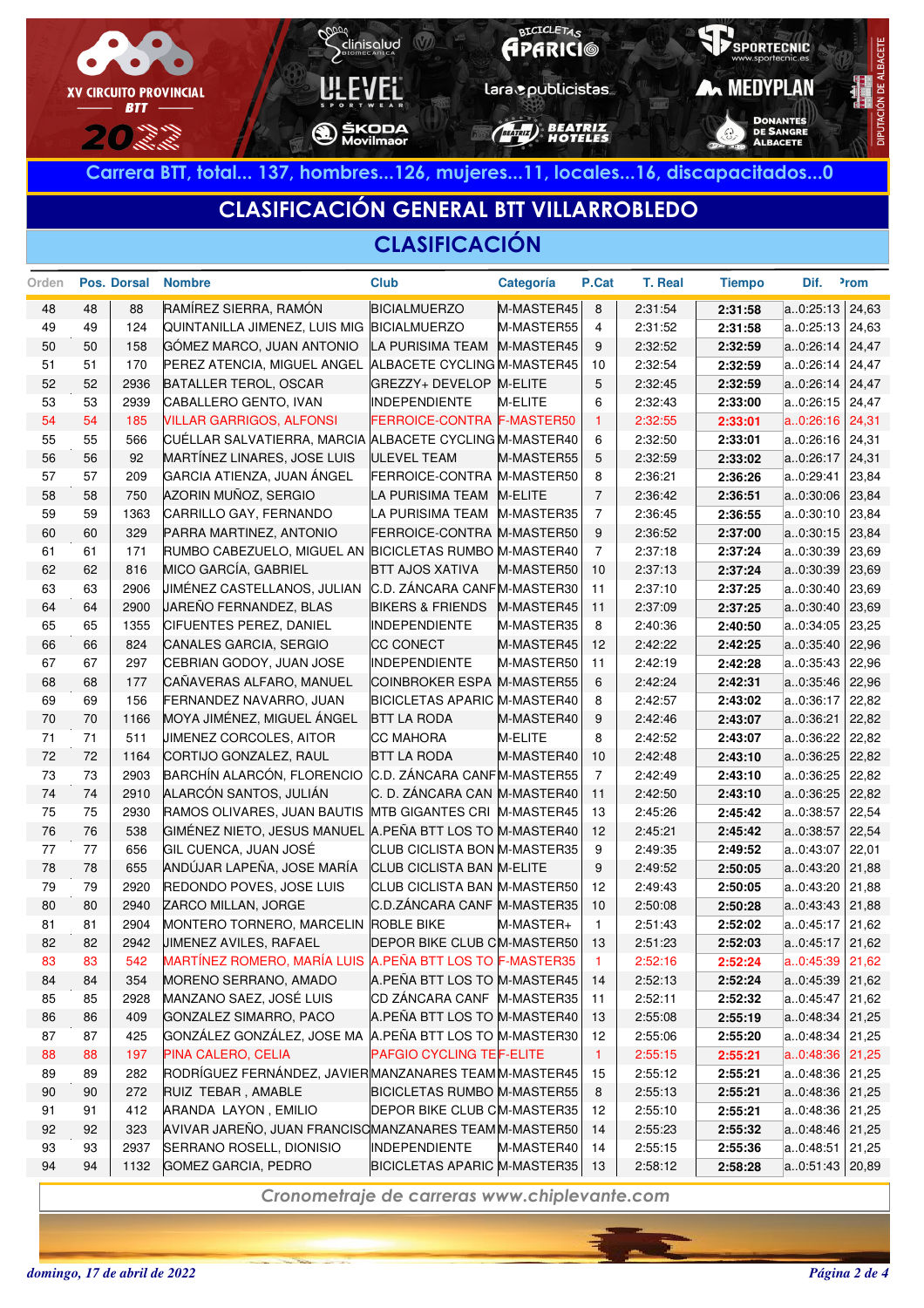

**Carrera BTT, total... 137, hombres...126, mujeres...11, locales...16, discapacitados...0**

# **CLASIFICACIÓN GENERAL BTT VILLARROBLEDO**

#### **CLASIFICACIÓN**

| Orden |     | Pos. Dorsal | <b>Nombre</b>                                             | <b>Club</b>                         | Categoría  | P.Cat          | T. Real | <b>Tiempo</b> | Dif.      | <sup>2</sup> rom |
|-------|-----|-------------|-----------------------------------------------------------|-------------------------------------|------------|----------------|---------|---------------|-----------|------------------|
| 95    | 95  | 2929        | JIMÉNEZ GARCÍA, GUZMÁN                                    | CD ZÁNCARA CANF M-MASTER45          |            | 16             | 2:58:52 | 2:59:12       | a0:52:27  | 20,78            |
| 96    | 96  | 275         | GONZÁLEZ CALVO, JOSÉ                                      | BICICLETAS APARIC M-MASTER+         |            | $\overline{c}$ | 3:01:05 | 3:01:15       | a0:54:30  | 20,55            |
| 97    | 97  | 2924        | <b>BELMAR MORENO, CRISTINA</b>                            | <b>NUTRIOBELIX</b>                  | F-MASTER40 | $\overline{1}$ | 3:02:44 | 3:03:02       | a0:56:17  | 20,32            |
| 98    | 98  | 2934        | DE LA OSA MORENO, ALEX                                    | <b>KENZA SPORT TEA</b>              | M-MASTER45 | 17             | 3:03:33 | 3:03:54       | a0:57:09  | 20,32            |
| 99    | 99  | 373         | MARTINEZ SANCHEZ, FRANCISC                                | <b>DEPOR BIKE CLUB CM-MASTER45</b>  |            | 18             | 3:03:41 | 3:03:55       | a0:57:10  | 20,32            |
| 100   | 100 | 1177        | RAMÍREZ LÓPEZ, EDUARDO                                    | C. C. EL BONILLO                    | M-ELITE    | 10             | 3:03:31 | 3:03:55       | a0:57:10  | 20,32            |
| 101   | 101 | 348         | LÓPEZ GARCIA, JOSE RAFAEL                                 | A.PEÑA BTT LOS TO M-MASTER45        |            | 19             | 3:04:55 | 3:05:05       | a0:58:20  | 20,10            |
| 102   | 102 | 2916        | NEBREDA HERNÁNDEZ, PABLO                                  | <b>PANTER BIKE</b>                  | M-ELITE    | 11             | 3:05:20 | 3:05:43       | a0:58:58  | 20,10            |
| 103   | 103 | 2913        | IÑIGUEZ ILLAN, DAVID                                      | CAFÉS CAMALI - TÉ M-MASTER35        |            | 14             | 3:05:20 | 3:05:43       | a0:58:58  | 20,10            |
| 104   | 104 | 2923        | ESCOBAR FERNÁNDEZ, JOSE A                                 | C.A. SAN CLEMENTE M-MASTER50        |            | 15             | 3:05:28 | 3:05:50       | a0:59:05  | 20,10            |
| 105   | 105 | 2915        | NAVARRO UTIEL, JUAN                                       | <b>INDEPENDIENTE</b>                | M-ELITE    | 12             | 3:05:50 | 3:06:02       | a0:59:17  | 20               |
| 106   | 106 | 2902        | SANCHEZ CAÑIZARES, MIGUEL A INDEPENDIENTE                 |                                     | M-MASTER+  | 3              | 3:08:52 | 3:09:16       | a1:02:31  | 19,68            |
| 107   | 107 | 2911        | TONI, ANDREI                                              | C.D. ZANCARA CANFM-MASTER45         |            | 20             | 3:09:16 | 3:09:38       | a1:02:53  | 19,68            |
| 108   | 108 | 338         | GARCIA MARTINEZ, SEBASTIAN                                | <b>BICIALMUERZO</b>                 | M-MASTER45 | 21             | 3:09:42 | 3:09:49       | a1:03:04  | 19,68            |
| 109   | 109 | 2914        | BALLESTEROS MELERO, MANUEL TIGER                          |                                     | M-MASTER55 | 9              | 3:09:29 | 3:09:49       | a1:03:04  | 19,68            |
| 110   | 110 | 360         | COLLADO JEREZ, JESUS JOAQUÍ A.PEÑA BTT LOS TO M-MASTER30  |                                     |            | 13             | 3:10:00 | 3:10:10       | a1:03:25  | 19,57            |
| 111   | 111 | 397         | SIMARRO MARTÍNEZ, SERGIO                                  | A.PEÑA BTT LOS TO M-MASTER35        |            | 15             | 3:09:56 | 3:10:10       | a1:03:25  | 19,57            |
| 112   | 112 | 284         | GIGANTE FERNÁNDEZ, FRANCISCBICIS MANOLIN CAU M-MASTER+    |                                     |            | 4              | 3:10:47 | 3:10:58       | a1:04:13  | 19,57            |
| 113   | 113 | 306         | LEVIA ALFARO, ANA MARÍA                                   | ARTE BICIS C.C.                     | F-MASTER50 | 2              | 3:11:57 | 3:12:06       | a.1:05:21 | 19,37            |
| 114   | 114 | 917         | <b>MARTINEZ GARCIA, PATRICIA</b>                          | <b>BICISTORE VALENCI F-MASTER45</b> |            | $\overline{1}$ | 3:12:03 | 3:12:11       | a.1:05:26 | 19,37            |
| 115   | 115 | 386         | MOYA CANO, IGNACIO                                        | <b>DEPOR BIKE CLUB CM-MASTER55</b>  |            | 10             | 3:12:01 | 3:12:13       | a1:05:28  | 19,37            |
| 116   | 116 | 301         | COLLADO GONZÁLEZ, ANTONIO                                 | ARTE BICIS C.C.                     | M-MASTER50 | 16             | 3:12:09 | 3:12:18       | a1:05:33  | 19,37            |
| 117   | 117 | 485         | PUCHE BAÑON, RAUL                                         | ATLETISMO CAUDETM-MASTER45          |            | 22             | 3:14:28 | 3:14:54       | a1:08:09  | 19,17            |
| 118   | 118 | 310         | VILLALBA PELAÉZ, NATIVIDAD                                | <b>BICIS MANOLIN CAU F-MASTER50</b> |            | 3              | 3:16:20 | 3:16:29       | a.1:09:44 | 18,97            |
| 119   | 119 | 1298        | HERREROS MONTEJANO, JUAN A INDEPENDIENTE                  |                                     | M-MASTER50 | 17             | 3:16:08 | 3:16:30       | a1:09:45  | 18,97            |
| 120   | 120 | 345         | CUENCA PLAZA, CARLOS                                      | A.PEÑA BTT LOS TO M-MASTER50        |            | 18             | 3:17:31 | 3:17:40       | a1:10:55  | 18,88            |
| 121   | 121 | 2922        | GONZALEZ LUJAN, MARIA DEL CASINGULAR BIKE VILL F-MASTER50 |                                     |            | $\overline{4}$ | 3:17:24 | 3:17:43       | a.1:10:58 | 18,88            |
| 122   | 122 | 2909        | ESCRIBANO CHECA, JOSE EDUA                                | CLUB BTT SAN CLE M-MASTER50         |            | 19             | 3:17:25 | 3:17:44       | a1:10:59  | 18,88            |
| 123   | 123 | 2912        | MARTÍNEZ HARO, MARINA MARÍA CLUB BTT SAN CLE F-MASTER30   |                                     |            | $\vert$ 1      | 3:17:25 | 3:17:44       | a1:10:59  | 18,88            |
| 124   | 124 | 2921        | MARTINEZ CUENCA, ANTONIO                                  | SINGULAR BIKE VILL M-MASTER50       |            | 20             | 3:17:25 | 3:17:45       | a1:11:00  | 18,88            |
| 125   | 125 | 367         | DONATE VALERA, JOSE JAVIER                                | <b>BICICLETAS RUMBO M-MASTER55</b>  |            | 11             | 3:17:40 | 3:17:54       | a1:11:09  | 18,88            |
| 126   | 126 | 1703        | RUIZ MORENO, MANUEL                                       | <b>INDEPENDIENTE</b>                | M-MASTER40 | 15             | 3:23:41 | 3:23:58       | a1:17:13  | 18,32            |
| 127   | 127 | 1349        | SANTOS MELERO, JUAN FRANCIS INDEPENDIENTE                 |                                     | M-MASTER40 | 16             | 3:23:42 | 3:24:00       | a1:17:15  | 18,32            |
| 128   | 128 | 391         | CABAÑERO ARMERO, ANA                                      | <b>DEPOR BIKE CLUB CF-MASTER55</b>  |            | $\overline{1}$ | 3:29:25 | 3:29:38       | a1:22:53  | 17,79            |
| 129   | 129 | 392         | GALLEGO PASTOR, MIGUEL                                    | <b>DEPOR BIKE CLUB CM-MASTER55</b>  |            | 12             | 3:29:25 | 3:29:38       | a1:22:53  | 17,79            |
| 130   | 130 | 206         | SÁNCHEZ GONZÁLEZ, ANTONIO                                 | POZOHONDO TEAM M-MASTER+            |            | 5              | 3:29:55 | 3:30:01       | a1:23:16  | 17,71            |
| 131   | 131 | 2938        | LOPEZ BALLESTEROS, SEBASTIA INDEPENDIENTE                 |                                     | M-MASTER30 | 14             | 3:44:40 | 3:44:58       | a1:38:13  | 16,60            |
| 132   | 132 | 2926        | GARCÍA ARENAS, PORFIRIO JOSÉ INDEPENDIENTE                |                                     | M-MASTER45 | 23             | 3:44:40 | 3:45:09       | a1:38:24  | 16,53            |
| 133   | 133 | 2927        | GARCÍA GONZÁLEZ, MIGUEL ÁNG INDEPENDIENTE                 |                                     | M-MASTER45 | 24             | 3:44:42 | 3:45:10       | a1:38:25  | 16,53            |
| 134   | 134 | 366         | COSTA ABARCA, PEDRO JERONI ULEVEL TEAM                    |                                     | M-MASTER+  | 6              | 3:47:17 | 3:47:47       | a1:41:02  | 16,38            |
| 135   | 135 | 398         | ROS MARTÍNEZ, AGUSTÍN                                     | A.PEÑA BTT LOS TO M-MASTER50        |            | 21             | 3:57:22 | 3:57:46       | a1:51:01  | 15,69            |
| 136   | 136 | 287         | ALEGRE RAMIREZ, MARIA ANGEL A.PEÑA BTT LOS TO F-MASTER50  |                                     |            | 5              | 3:57:25 | 3:57:48       | a.1:51:03 | 15,69            |
| 137   | 137 | 452         | DURÁN SÁNCHEZ, DAVID                                      | <b>INDEPENDIENTE</b>                | M-MASTER30 | 15             | 3:57:35 | 3:57:49       | a.1:51:04 | 15,69            |